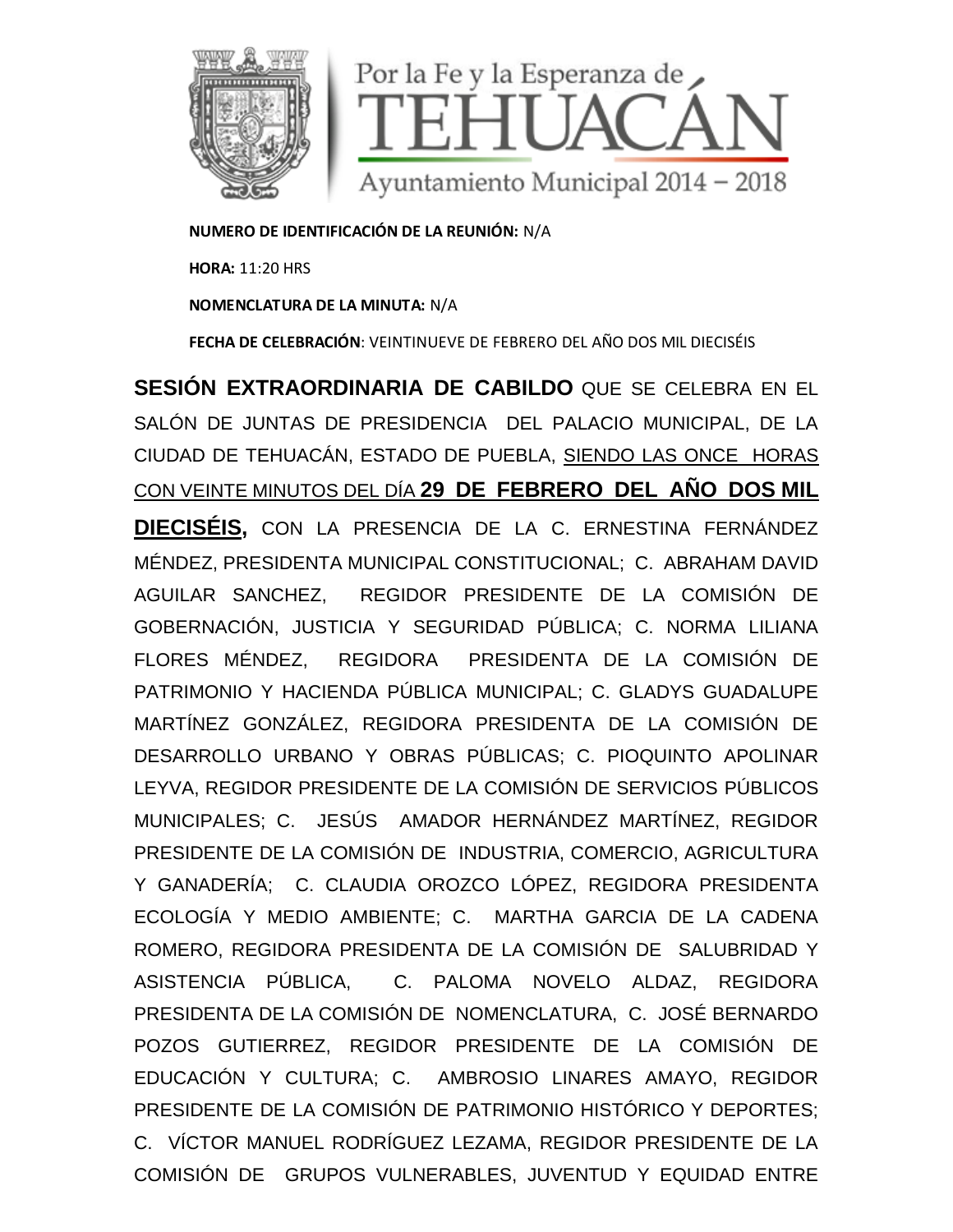GENEROS; C. JUAN ÁLVAREZ CAMPOS, REGIDOR PRESIDENTE DE LA COMISIÓN DE TURISMO; ASÍ COMO EL LIC. JOSÉ HONORIO PACHECO FLORES, SECRETARIO DEL HONORABLE AYUNTAMIENTO, QUIEN DA FE.----

----------------------------------------------

UNA VEZ QUE SE HA PASADO LISTA DE ASISTENCIA SE INFORMA LO SIGUIENTE: NO SE ENCUENTRA PRESENTE EN ESTA SESIÓN DE CABILDO EL SÍNDICO MUNICIPAL LIC. MIGUEL ÁNGEL ROMERO CALDERON.

SEÑORA PRESIDENTA LE COMUNICO QUE SE ENCUENTRAN 13 DE LOS MIEMBROS DEL CABILDO, POR LO ANTERIOR SE DECLARA EL QUÓRUM LEGAL PARA CONTINUAR CON LA PRESENTE SESIÓN DE CABILDO.

- **1.- APERTURA DE LA SESIÓN**
- **2.- LISTA DE ASISTENCIA**
- **3.- DECLARATORIA DEL QUÓRUM**

### **4.- LECTURA DEL ACTA ANTERIOR**

### **5.- COMISIÓN DE DESARROLLO URBANO Y OBRAS PÚBLICAS.**

- ANÁLISIS, DISCUSIÓN Y EN SU CASO APROBACIÓN DEL DICTAMEN MEDIANTE EL CUAL SE DETERMINA **LA CANCELACIÓN DE LA OBRA DENOMINADA "EQUIPAMIENTO DE CENTRO DE DESARROLLO COMUNITARIO DE EL RIEGO (COMPUTO, COCINA, CARPINTERÍA, HERRERÍA)" A LA CUAL LE FUE ASIGNADO EL NÚMERO DE OBRA 14197 DENTRO DEL LISTADO DE PRIORIZACIÓN DE OBRAS DEL EJERCICIO 2014, OBRA QUE IBA SER FINANCIADA CON RECURSOS PROVENIENTES DEL RAMO 15 HÁBITAT CON UN MONTO DE \$400,000.00 (CUATROCIENTOS MIL PESOS 00/100 M.N.), Y RAMO 33 INSERTADA EN EL PROGRAMA DE FONDO DE APORTACIONES PARA EL FORTALECIMIENTO DE LOS MUNICIPIOS CON UN MONTO DE \$400,000.00 (CUATROCIENTOS MIL PESOS 00/100 M.N.); DE CONFORMIDAD CON EL PRESUPUESTO DE EGRESOS DE LA FEDERACIÓN PARA EL EJERCICIO FISCAL DE 2014.**
- ANÁLISIS, DISCUSIÓN Y EN SU CASO APROBACIÓN DEL DICTAMEN MEDIANTE EL CUAL SE DETERMINA **LA DESINCORPORACIÓN DE OBRAS QUE FORMABAN PARTE DEL PATRIMONIO DEL MUNICIPIO, POR CORRESPONDER A OBRAS DE DOMINIO PÚBLICO Y TRANSFERIBLES DEL EJERCICIO FISCAL 2014 Y EJERCICIOS FISCALES ANTERIORES.**

### **CLAUSURA.**

EL LIC. JOSÉ HONORIO PACHECO FLORES, DA CUENTA AL CABILDO DEL MEMORÁNDUM 93/2016, SIGNADO POR EL LIC. MIGUEL ÁNGEL ROMERO CALDERON, POR MEDIO DEL CUAL COMUNICA QUE NO LE ES POSIBLE ASISTIR A LA SESIÓN EXTRAORDINARIA DE CABILDO DE HOY, POR VIRTUD DE QUE ACUDIRÁ A LA CIUDAD DE PUEBLA, A PRESENTAR SU DECLARACIÓN PATRIMONIAL, SIN EMBARGO COMUNICA QUE SU VOTO ES A FAVOR DE LOS PUNTOS A TRATAR.

## **EL CABILDO SE DA POR ENTERADO. COMISIÓN DE DESARROLLO URBANO Y OBRAS PÚBLICAS.** ANÁLISIS, DISCUSIÓN Y EN SU CASO APROBACIÓN DEL DICTAMEN MEDIANTE EL CUAL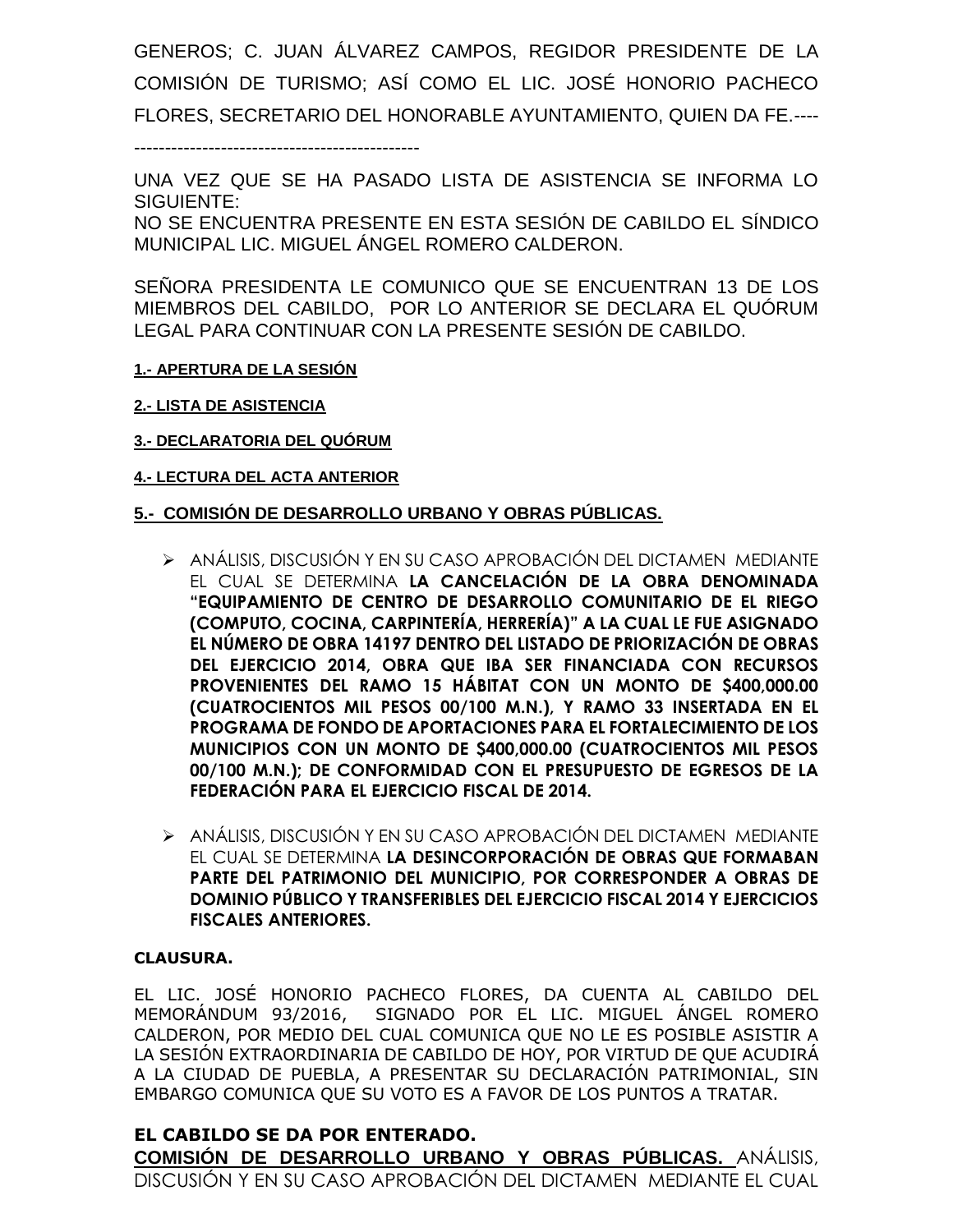SE DETERMINA **LA CANCELACIÓN DE LA OBRA DENOMINADA "EQUIPAMIENTO DE CENTRO DE DESARROLLO COMUNITARIO DE EL RIEGO (COMPUTO, COCINA, CARPINTERÍA, HERRERÍA)" A LA CUAL LE FUE ASIGNADO EL NÚMERO DE OBRA 14197 DENTRO DEL LISTADO DE PRIORIZACIÓN DE OBRAS DEL EJERCICIO 2014, OBRA QUE IBA SER FINANCIADA CON RECURSOS PROVENIENTES DEL RAMO 15 HÁBITAT CON UN MONTO DE \$400,000.00 (CUATROCIENTOS MIL PESOS 00/100 M.N.), Y RAMO 33 INSERTADA EN EL PROGRAMA DE FONDO DE APORTACIONES PARA EL FORTALECIMIENTO DE LOS MUNICIPIOS CON UN MONTO DE \$400,000.00 (CUATROCIENTOS MIL PESOS 00/100 M.N.); DE CONFORMIDAD CON EL PRESUPUESTO DE EGRESOS DE LA FEDERACIÓN PARA EL EJERCICIO FISCAL DE 2014.**

SEÑORA REGIDORA TIENE USTED EL USO DE LA PALABRA.

LA REGIDORA GLADYS GUADALUPE MARTÍNEZ GONZÁLEZ, PROCEDE A DAR LECTURA AL DICTAMEN CORRESPONDIENTE, MISMO QUE A LA LETRA DICE:

"… TEHUACÁN, PUEBLA; A 25 DE FEBRERO DE 2016.

### **HONORABLE CABILDO:**

LOS SUSCRITOS C. GLADYS GUADALUPE MARTÍNEZ GONZÁLEZ PRESIDENTA DE LA COMISIÓN; C. NORMA LILIANA FLORES MÉNDEZ, JESÚS AMADOR HERNÁNDEZ MARTÍNEZ, CLAUDIA OROZCO LÓPEZ Y PIOQUINTO APOLINAR LEYVA, MIEMBROS INTEGRANTES DE LA **COMISIÓN DE DESARROLLO URBANO Y OBRAS PUBLICAS**; DEL HONORABLE AYUNTAMIENTO DEL MUNICIPIO DE TEHUACÁN, PUEBLA; EN USO DE LAS FACULTADES QUE NOS CONFIERE EL ARTÍCULO 78 FRACCIÓN V, DE LA LEY ORGÁNICA MUNICIPAL, SOMETEMOS A LA CONSIDERACIÓN DE ESTE HONORABLE CUERPO COLEGIADO EL PRESENTE DICTAMEN MEDIANTE EL CUAL SE DETERMINA **LA CANCELACIÓN DE LA OBRA DENOMINADA "EQUIPAMIENTO DE CENTRO DE DESARROLLO COMUNITARIO DE EL RIEGO (COMPUTO, COCINA, CARPINTERÍA, HERRERÍA)" A LA CUAL LE FUE ASIGNADO EL NÚMERO DE OBRA 14197 DENTRO DEL LISTADO DE PRIORIZACIÓN DE OBRAS DEL EJERCICIO 2014, OBRA QUE IBA SER FINANCIADA CON RECURSOS PROVENIENTES DEL RAMO 15 HÁBITAT CON UN MONTO DE \$400,000.00 (CUATROCIENTOS MIL PESOS 00/100 M.N), Y RAMO 33 INSERTADA EN EL PROGRAMA DEL FONDO DE APORTACIONES PARA EL FORTALECIMIENTO DE LOS MUNICIPIOS CON UN MONTO DE \$400,000.00 (CUATROCIENTOS MIL PESOS 00/100 M.N);** DE CONFORMIDAD CON EL **PRESUPUESTO DE EGRESOS DE LA FEDERACIÓN PARA EL EJERCICIO FISCAL DE 2014**; POR LO QUE:

## **C O N S I D E R A N D O**

I. QUE EL PÁRRAFO PRIMERO DE LA FRACCIÓN II DEL ARTÍCULO 115, DE LA CONSTITUCIÓN POLÍTICA DE LOS ESTADOS UNIDOS MEXICANOS, DETERMINA QUE LOS AYUNTAMIENTOS TENDRÁN FACULTADES PARA APROBAR, DE ACUERDO CON LAS LEYES EN MATERIA MUNICIPAL QUE DEBERÁN EXPEDIR LAS LEGISLATURAS DE LOS ESTADOS, LOS BANDOS DE POLICÍA Y GOBIERNO, LOS REGLAMENTOS, CIRCULARES Y DISPOSICIONES ADMINISTRATIVAS DE OBSERVANCIA GENERAL DENTRO DE SUS RESPECTIVAS JURISDICCIONES, QUE ORGANICEN LA ADMINISTRACIÓN PÚBLICA MUNICIPAL, REGULEN LAS MATERIAS, PROCEDIMIENTOS, FUNCIONES Y SERVICIOS PÚBLICOS DE SU COMPETENCIA Y ASEGUREN LA PARTICIPACIÓN CIUDADANA Y VECINAL; MISMA DISPOSICIÓN QUE ES TRASLADADA A LA FRACCIÓN III DEL ARTÍCULO 105 DE LA CONSTITUCIÓN POLÍTICA DEL ESTADO LIBRE Y SOBERANO DE PUEBLA;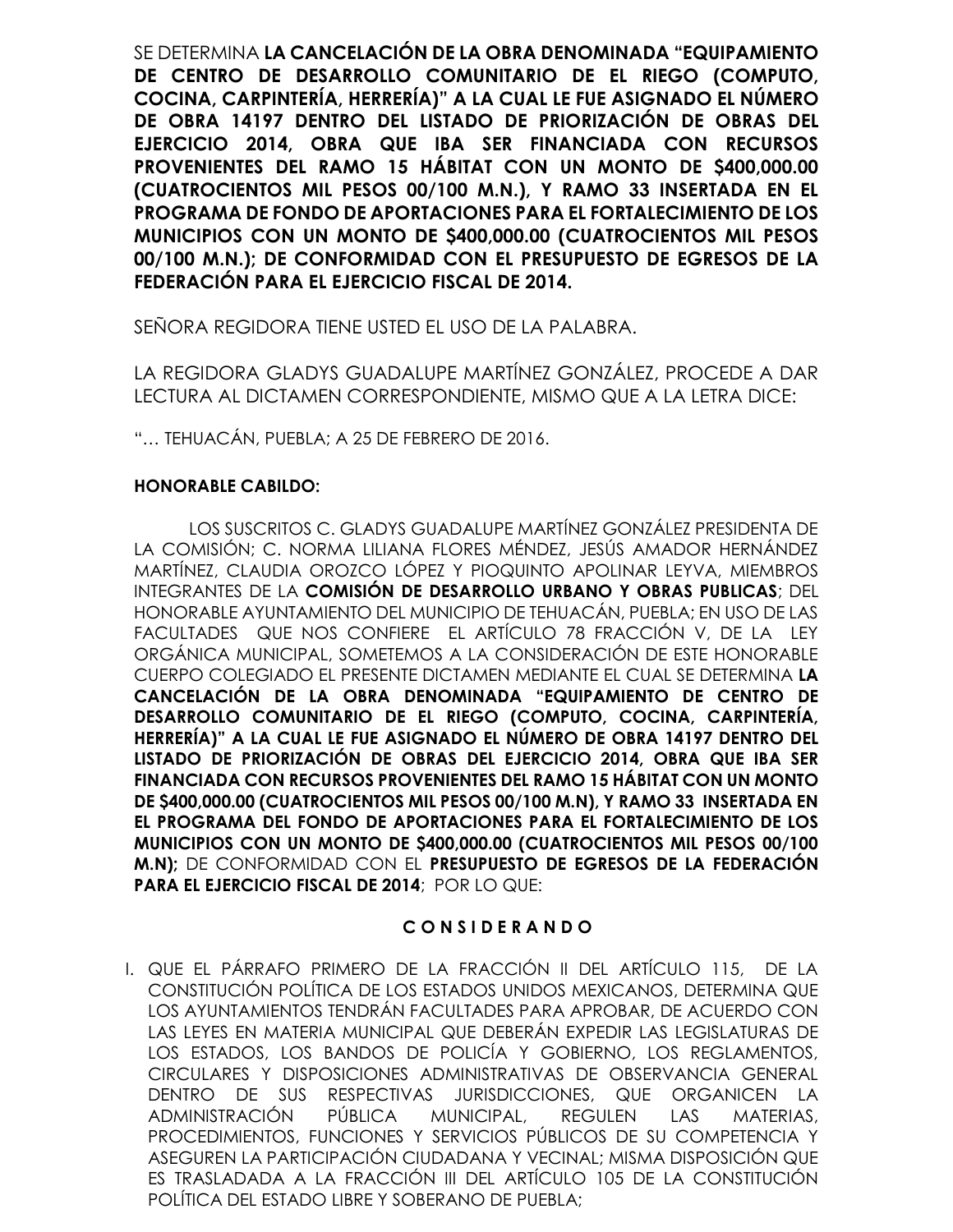- II. QUE LA FRACCIÓN IV DEL ARTÍCULO 78, DE LA LEY ORGÁNICA MUNICIPAL, DETERMINA QUE SON ATRIBUCIONES DEL AYUNTAMIENTO EXPEDIR BANDOS DE POLICÍAS Y GOBIERNO, REGLAMENTOS, CIRCULARES Y DISPOSICIONES ADMINISTRATIVAS DE OBSERVANCIA GENERAL, REFERENTE A SU ORGANIZACIÓN, FUNCIONAMIENTO, SERVICIOS PÚBLICOS QUE DEBAN PRESTAR Y DEMÁS ASUNTOS DE SU COMPETENCIA, SUJETÁNDOSE A LAS BASES NORMATIVAS ESTABLECIDAS POR LA CONSTITUCIÓN POLÍTICA DEL ESTADO LIBRE Y SOBERANO DE PUEBLA, VIGILANDO SU OBSERVANCIA Y APLICACIÓN.
- III. QUE EL ARTÍCULO 94, DE LA LEY ORGÁNICA MUNICIPAL ESTABLECE QUE EL AYUNTAMIENTO, PARA FACILITAR EL DESEMPEÑO DE LOS ASUNTOS QUE LE COMPETEN, NOMBRARÁ COMISIONES PERMANENTES O TRANSITORIAS, QUE EXAMINEN E INSTRUYAN HASTA PONERLOS EN ESTADO DE RESOLUCIÓN.
- IV. QUE EL ARTÍCULO 92 FRACCIÓN V, DE LA LEY ANTERIORMENTE CITADA, FACULTA Y OBLIGA A LOS REGIDORES A DICTAMINAR E INFORMAR SOBRE LOS ASUNTOS QUE LES ENCOMIENDE EL AYUNTAMIENTO, LAS COMISIONES SUSCRITAS CONSIDERAMOS REALIZAR EL ESTUDIO CONJUNTO Y SE DICTAMINE SOBRE **LA CANCELACIÓN DE LA OBRA DENOMINADA "EQUIPAMIENTO DE CENTRO DE DESARROLLO COMUNITARIO DE EL RIEGO (COMPUTO, COCINA, CARPINTERÍA, HERRERÍA)" A LA CUAL LE FUE ASIGNADO EL NÚMERO DE OBRA 14197 DENTRO DEL LISTADO DE PRIORIZACIÓN DE OBRAS DEL EJERCICIO 2014,** OBRA QUE IBA SER FINANCIADA CON RECURSOS PROVENIENTES DEL RAMO 15 HÁBITAT CON UN MONTO DE \$400,000.00 (CUATROCIENTOS MIL PESOS 00/100 M.N) Y RAMO 33 INSERTADA EN EL PROGRAMA DEL FONDO DE APORTACIONES PARA EL FORTALECIMIENTO DE LOS MUNICIPIOS CON UN MONTO DE \$400,000.00 (CUATROCIENTOS MIL PESOS 00/100 M.N); DE CONFORMIDAD CON EL **PRESUPUESTO DE EGRESOS DE LA FEDERACIÓN PARA EL EJERCICIO FISCAL 2014**.
- V. QUE EL ARTÍCULO 143, DE LA LEY ORGÁNICA MUNICIPAL, ESTABLECE QUE LOS AYUNTAMIENTOS, DE CONFORMIDAD CON LA LEY, ADMINISTRARÁN LIBREMENTE LA HACIENDA PÚBLICA MUNICIPAL Y DEBERÁN, DENTRO DE LOS LÍMITES LEGALES CORRESPONDIENTES Y DE ACUERDO CON EL PRESUPUESTO DE EGRESOS Y EL PLAN DE DESARROLLO MUNICIPAL VIGENTES, ATENDER EFICAZMENTE LOS DIFERENTES RAMOS DE LA ADMINISTRACIÓN PÚBLICA MUNICIPAL.
- VI. DE CONFORMIDAD CON EL ARTÍCULO 113 DE LA CONSTITUCIÓN POLÍTICA DEL ESTADO LIBRE Y SOBERANO DEL ESTADO DE PUEBLA, LA AUDITORÍA SUPERIOR DEL ESTADO, ES LA UNIDAD DE FISCALIZACIÓN, CONTROL Y EVALUACIÓN, DEPENDIENTE DEL CONGRESO DEL ESTADO, CON AUTONOMÍA TÉCNICA Y DE GESTIÓN EN EL EJERCICIO DE SUS ATRIBUCIONES, ASÍ COMO PARA DECIDIR SOBRE SU ORGANIZACIÓN INTERNA, FUNCIONAMIENTO Y RESOLUCIONES, EN LOS TÉRMINOS QUE DISPONGAN LAS LEYES RESPECTIVAS.
- VII. DE CONFORMIDAD CON EL ARTÍCULO 2 FRACCIÓN XXIII DE LA LEY DE FISCALIZACIÓN SUPERIOR Y RENDICIÓN DE CUENTAS PARA EL ESTADO DE PUEBLA, SE SEÑALA ENTRE OTROS A LOS AYUNTAMIENTOS COMO SUJETOS DE REVISIÓN.
- VIII. QUE LA LEY DE FISCALIZACIÓN SUPERIOR Y RENDICIÓN DE CUENTAS PARA EL ESTADO DE PUEBLA DISPONE QUE "LA REVISIÓN Y FISCALIZACIÓN SUPERIOR DE LA CUENTA PUBLICA, EL ÓRGANO FISCALIZADOR TENDRÁ LAS ATRIBUCIONES SIGUIENTES: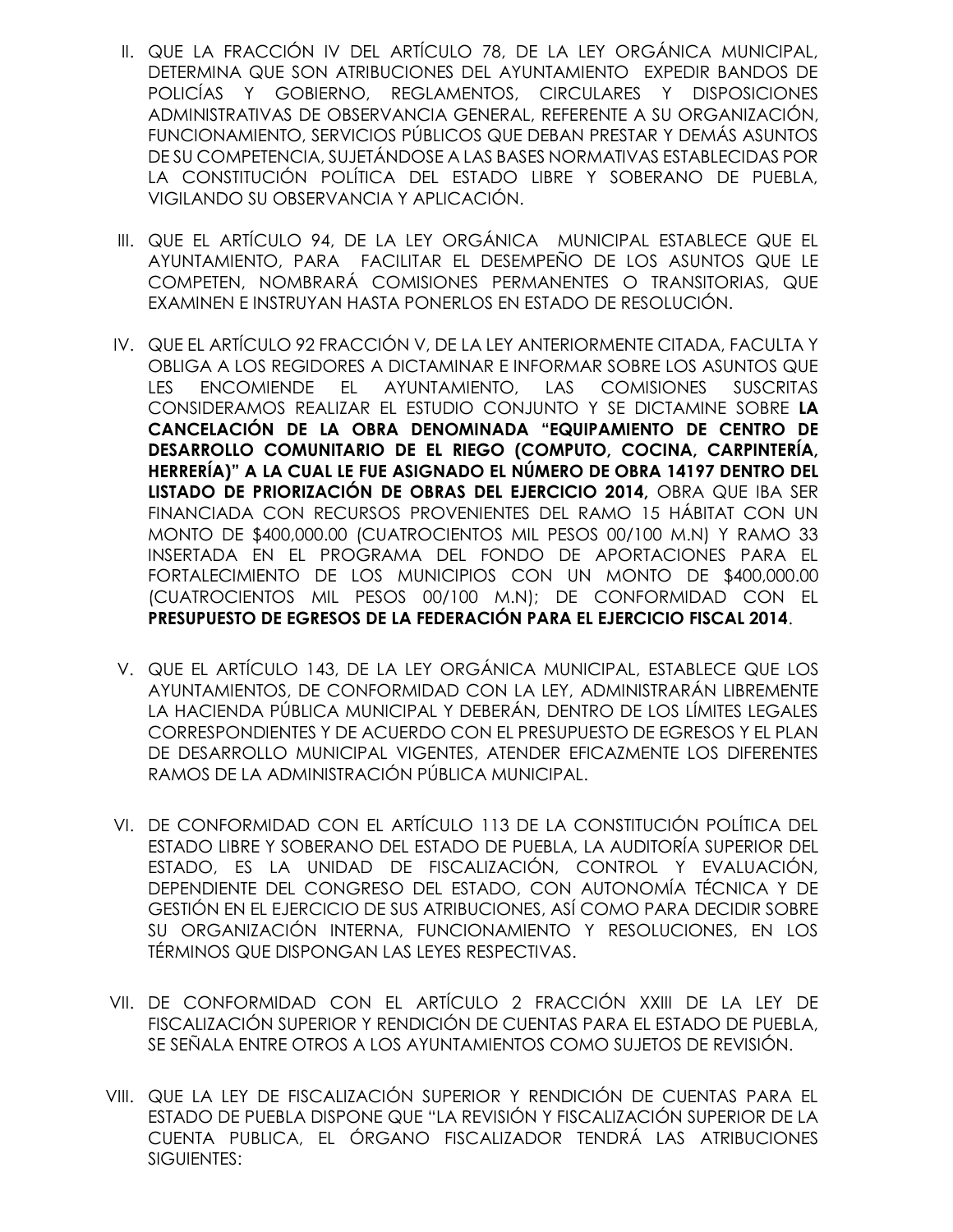INSPECCIONAR Y AUDITAR LA OBRA PÚBLICA, LOS BIENES ADQUIRIDOS, Y LOS SERVICIOS CONTRATADOS, PARA COMPROBAR SI LAS INVERSIONES Y GASTOS AUTORIZADOS SE APLICARON LEGAL, Y EFICIENTEMENTE AL LOGRO DE LOS OBJETIVOS Y METAS DE LOS PLANES, PROGRAMAS Y SUBPROGRAMAS.

- IX. QUE DE CONFORMIDAD CON EL ARTÍCULO 37 FRACCIÓN IV INCISO A) DE LA LEY DE FISCALIZACIÓN SUPERIOR Y RENDICIÓN DE CUENTAS PARA EL ESTADO DE PUEBLA, SE DEBE PRESENTAR ANTE LA AUDITORIA SUPERIOR DEL ESTADO LA DOCUMENTACIÓN COMPROBATORIA Y JUSTIFICATIVA DE LOS RECURSOS PÚBLICOS.
- X. QUE EN EL SISTEMA CONTABLE LA OBRA ALUDIDA SE ENCUENTRA DEVENGADA Y POR ENDE COMO EJECUTADA CON UN MONTO DE \$800,000.00 (OCHOCIENTOS MIL PESOS 00/100 M.N), ES MENESTER HACER DEL CONOCIMIENTO DE ESTE HONORABLE CABILDO QUE EL RECURSO FUE REINTEGRADO.
- XI. QUE CON FECHA 25 DE JUNIO DE 2015, SE REALIZO EL REINTEGRO A LA TESORERÍA DE LA FEDERACIÓN, CORRESPONDIENTE A LA OBRA DENOMINADA **"EQUIPAMIENTO DE CENTRO DE DESARROLLO COMUNITARIO DE EL RIEGO (COMPUTO, COCINA, CARPINTERÍA, HERRERÍA)" A LA CUAL LE FUE ASIGNADO EL NÚMERO DE OBRA 14197.**
- XII. QUE LOS INTEGRANTES DE LA COMISIÓN SUSCRITA TENEMOS A BIEN PRESENTAR ESTE DICTAMEN, EN VIRTUD DE QUE LA OBRA **DENOMINADA "EQUIPAMIENTO DE CENTRO DE DESARROLLO COMUNITARIO DE EL RIEGO (COMPUTO, COCINA, CARPINTERÍA, HERRERÍA)" A LA CUAL LE FUE ASIGNADO EL NÚMERO DE OBRA 14197**, SE ENCUENTRA VIGENTE DENTRO DEL SISTEMA CONTABLE, PERO LA MISMA NO SE LLEVO A CABO.

POR LO EXPUESTO Y FUNDADO EN LOS CONSIDERADOS QUE ANTECEDEN Y EN USO DE LAS FACULTADES CONFERIDAS LOS MIEMBROS INTEGRANTES DE LAS COMISIONES QUE SUSCRIBEN PRESENTAN A ESTE HONORABLE CABILDO EL SIGUIENTE:

### **D I C T A M E N**

1.- SE AUTORICE Y APRUEBE LA CANCELACIÓN DE LA OBRA DENOMINADA **"EQUIPAMIENTO DE CENTRO DE DESARROLLO COMUNITARIO DE EL RIEGO (COMPUTO, COCINA, CARPINTERÍA, HERRERÍA)" A LA CUAL LE FUE ASIGNADO EL NÚMERO DE OBRA 14197**, MISMA QUE SE ENCUENTRA VIGENTE DENTRO DE LOS ARCHIVOS DEL SISTEMA CONTABLE.- **A T E N T A M E N T E.- COMISIÓN DE DESARROLLO URBANO Y OBRAS PÚBLICAS.-** C. GLADYS GUADALUPE MARTÍNEZ GONZÁLEZ.-PRESIDENTE.- C. NORMA LILIANA FLORES MÉNDEZ.- MIEMBRO INTEGRANTE.- C. JESÚS AMADOR HERNÁNDEZ MARTÍNEZ.- MIEMBRO INTEGRANTE.- C. CLAUDIA OROZCO LÓPEZ.- MIEMBRO INTEGRANTE.- C. PIOQUINTO APOLINAR LEYVA.- MIEMBRO INTEGRANTE.- FIRMAS ILEGIBLES".

LA REGIDORA GLADYS GUADALUPE MARTÍNEZ GONZÁLEZ, EXPLICA QUE SE LEVANTA UN ACTA DONDE LA PRESIDENTA SE DESLINDA DE LA RESPONSABILIDAD Y LA EMPRESA SE HACE RESPONSABLE Y EL DINERO SE REGRESA A HÁBITAT.

REGIDOR AMBROSIO LINARES AMAYO: PREGUNTA QUE AVANCE TENIA. RESPONDE REGIDORA GLADYS GUADALUPE MARTÍNEZ GONZÁLEZ: SI SE CONCLUYÓ LA OBRA PERO LO QUE NO LLEGO FUE EL EQUIPAMIENTO.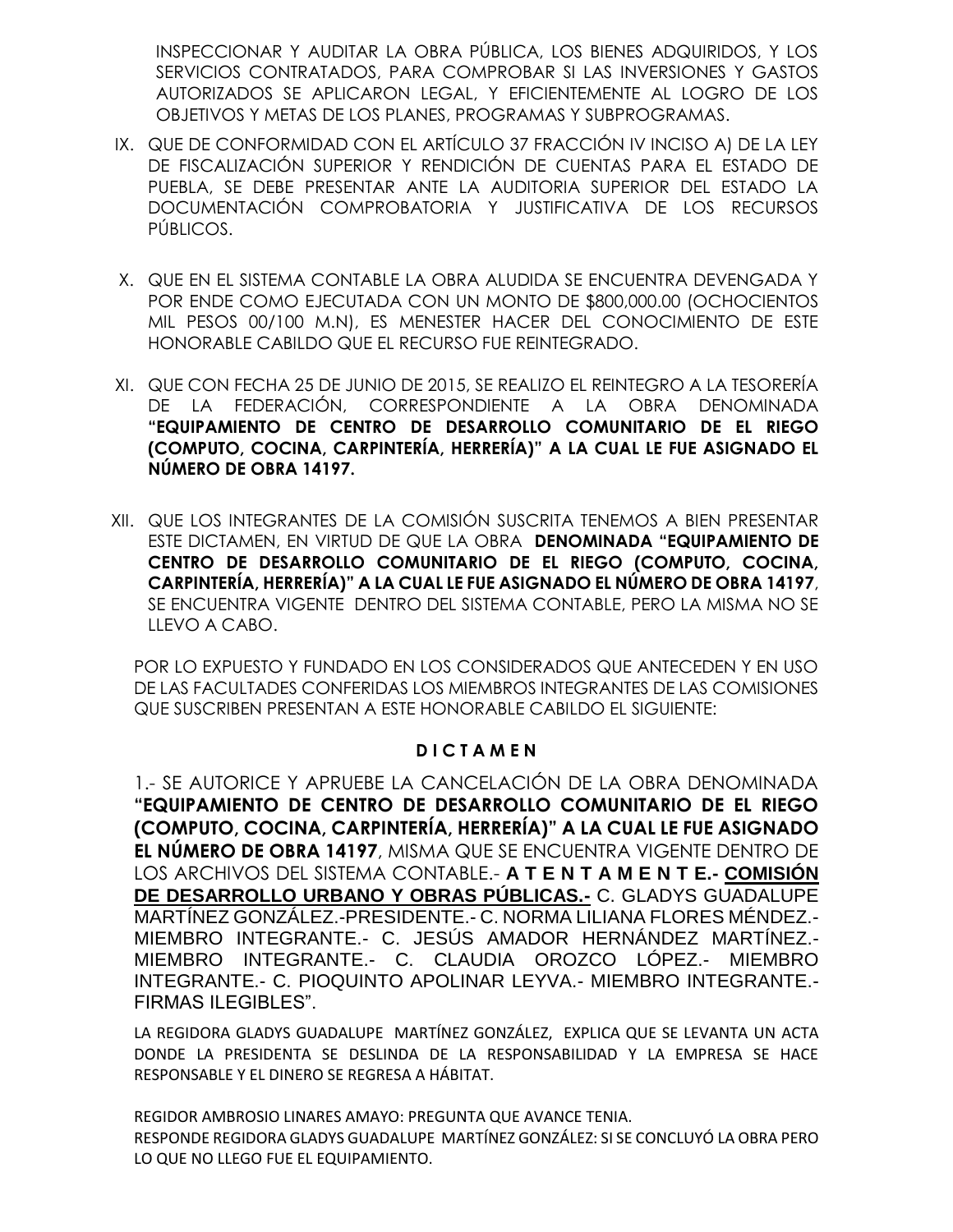REGIDOR AMBROSIO LINARES AMAYO: COMENTA QUE SÍ, ESTA OBRA ESTÁ APOYADA POR DOS RAMOS SON \$400,000.00 ENTONCES SON \$800,000.00.

REGIDORA GLADYS GUADALUPE MARTÍNEZ GONZÁLEZ: RESPONDE QUE SI

REGIDORA NORMA LILIANA FLORES MÉNDEZ: TODO LO QUE NO SE EJECUTA, TENEMOS LA OBLIGACIÓN DE REGRESARLO A LA FEDERACIÓN.

REGIDORA GLADYS GUADALUPE MARTÍNEZ GONZÁLEZ: COMENTA QUE SE MARCA EL NÚMERO DE LA OBRA, Y SI LA EMPRESA INCUMPLE NO SE LE PAGA Y EL DINERO SE REGRESA A LA FEDERACIÓN Y SE PASA A CABILDO PARA DAR DE BAJA ESAS OBRAS.

REGIDORA PALOMA NOVELO ALDAZ: PREGUNTA EN QUE AÑO SE CONTRATÓ LA EMPRESA.

REGIDORA GLADYS GUADALUPE MARTÍNEZ GONZÁLEZ, COMENTA QUE EN EL 2014.

SEÑORA PRESIDENTA, REGIDORES Y SINDICO MUNICIPAL, EN VOTACIÓN SE LES CONSULTA SI SE APRUEBA LA PROPUESTA PRESENTADA EN CUESTIÓN, LOS QUE ESTÉN POR LA AFIRMATIVA SÍRVANSE MANIFESTARLO LEVANTANDO LA MANO.

HABIÉNDOSE ANALIZADO AMPLIAMENTE EL CONTENIDO DEL DICTAMEN DE REFERENCIA, POR MAYORÍA CON 13 VOTOS A FAVOR Y UNA ABSTENCIÓN POR PARTE DE LA REGIDORA PALOMA NOVELO ALDAZ, SE DETERMINA EL SIGUIENTE:

## **A C U E R D O**

**ÚNICO.-** SE AUTORIZA Y APRUEBA LA CANCELACIÓN DE LA OBRA DENOMINADA **"EQUIPAMIENTO DE CENTRO DE DESARROLLO COMUNITARIO DE EL RIEGO (COMPUTO, COCINA, CARPINTERÍA, HERRERÍA)" A LA CUAL LE FUE ASIGNADO EL NÚMERO DE OBRA 14197**, MISMA QUE SE ENCUENTRA VIGENTE DENTRO DE LOS ARCHIVOS DEL SISTEMA CONTABLE.

LO ANTERIORMENTE CON FUNDAMENTO EN LOS INSTRUMENTOS LEGALES INVOCADOS EN EL DICTAMEN DE REFERENCIA.

**COMISIÓN DE DESARROLLO URBANO Y OBRAS PÚBLICAS.** ANÁLISIS, DISCUSIÓN Y EN SU CASO APROBACIÓN DEL DICTAMEN MEDIANTE EL CUAL SE DETERMINA **LA DESINCORPORACIÓN DE OBRAS QUE FORMABAN PARTE DEL PATRIMONIO DEL MUNICIPIO, POR CORRESPONDER A OBRAS DE DOMINIO PÚBLICO Y TRANSFERIBLES DEL EJERCICIO FISCAL 2014 Y EJERCICIOS FISCALES ANTERIORES.**

SEÑORA REGIDORA TIENE USTED EL USO DE LA PALABRA. LA REGIDORA GLADYS GUADALUPE MARTÍNEZ GONZÁLEZ, PROCEDE A DAR LECTURA AL DICTAMEN CORRESPONDIENTE, MISMO QUE A LA LETRA DICE:

"… TEHUACÁN, PUEBLA; A 25 DE FEBRERO DE 2016. **HONORABLE CABILDO:**

LOS SUSCRITOS C. GLADYS GUADALUPE MARTÍNEZ GONZÁLEZ PRESIDENTE DE LA COMISIÓN; C. NORMA LILIANA FLORES MÉNDEZ, JESÚS AMADOR HERNÁNDEZ MARTÍNEZ, , CLAUDIA OROZCO LÓPEZ Y PIOQUINTO APOLINAR LEYVA, MIEMBROS INTEGRANTES DE LA **COMISIÓN DE DESARROLLO URBANO Y OBRAS PUBLICAS**; DEL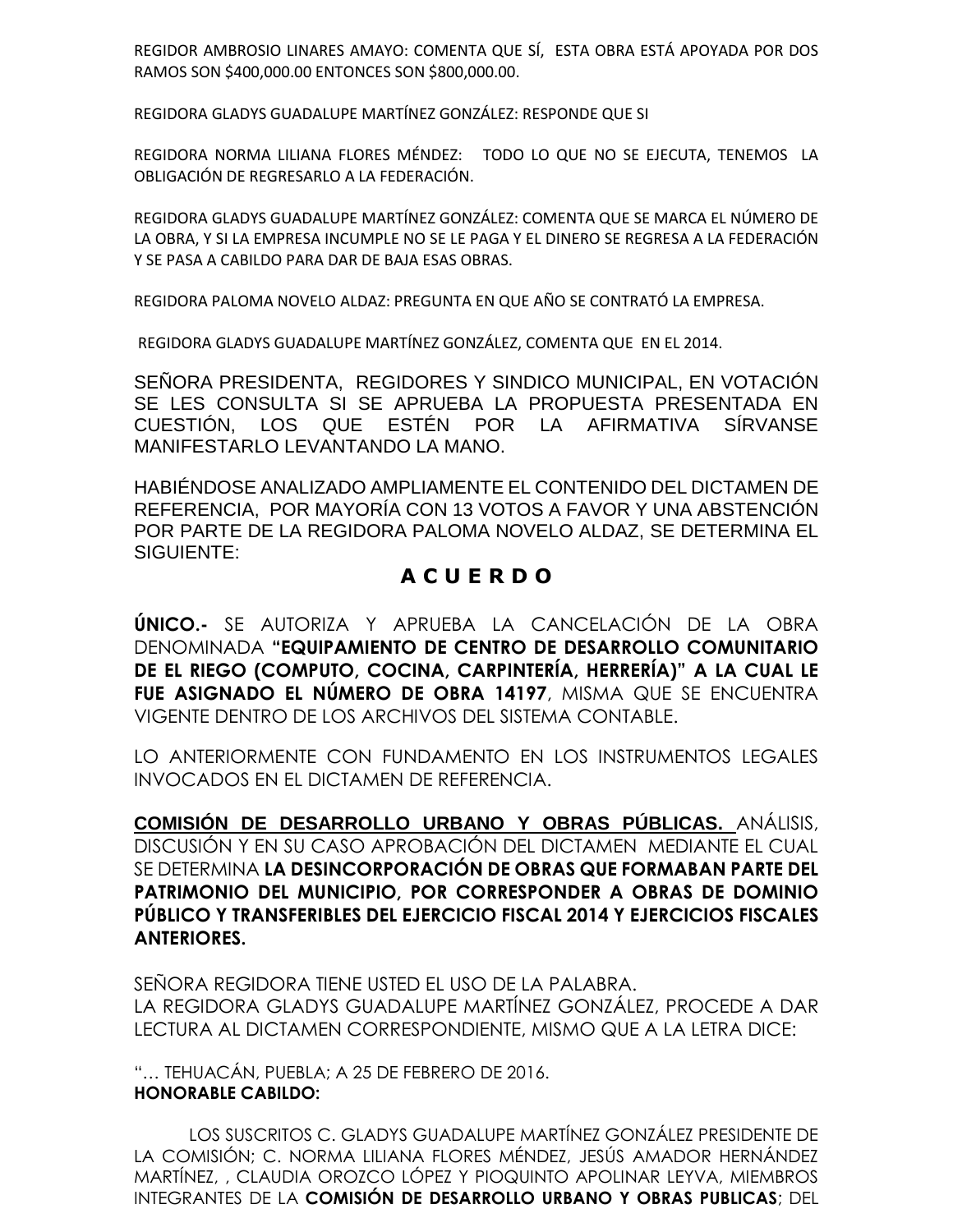HONORABLE AYUNTAMIENTO DEL MUNICIPIO DE TEHUACÁN, PUEBLA; EN USO DE LAS FACULTADES QUE NOS CONFIERE EL ARTÍCULO 78 FRACCIÓN V, DE LA LEY ORGÁNICA MUNICIPAL, SOMETEMOS A LA CONSIDERACIÓN DE ESTE HONORABLE CUERPO COLEGIADO EL PRESENTE DICTAMEN MEDIANTE EL CUAL SE DETERMINA **LA DESINCORPORACIÓN DE OBRAS QUE FORMABAN PARTE DEL PATRIMONIO DEL MUNICIPIO, POR CORRESPONDER A OBRAS DE DOMINIO PUBLICO Y TRANSFERIBLES DEL EJERCICIO FISCAL 2014 Y EJERCICIOS FISCALES ANTERIORES;** POR LO QUE:

### **C O N S I D E R A N D O**

- I. QUE EL PÁRRAFO PRIMERO DE LA FRACCIÓN II DEL ARTÍCULO 115, DE LA CONSTITUCIÓN POLÍTICA DE LOS ESTADOS UNIDOS MEXICANOS, DETERMINA QUE LOS AYUNTAMIENTOS TENDRÁN FACULTADES PARA APROBAR, DE ACUERDO CON LAS LEYES EN MATERIA MUNICIPAL QUE DEBERÁN EXPEDIR LAS LEGISLATURAS DE LOS ESTADOS, LOS BANDOS DE POLICÍA Y GOBIERNO, LOS REGLAMENTOS, CIRCULARES Y DISPOSICIONES ADMINISTRATIVAS DE OBSERVANCIA GENERAL DENTRO DE SUS RESPECTIVAS JURISDICCIONES, QUE ORGANICEN LA ADMINISTRACIÓN PÚBLICA MUNICIPAL, REGULEN LAS MATERIAS, PROCEDIMIENTOS, FUNCIONES Y SERVICIOS PÚBLICOS DE SU COMPETENCIA Y ASEGUREN LA PARTICIPACIÓN CIUDADANA Y VECINAL; MISMA DISPOSICIÓN QUE ES TRASLADADA A LA FRACCIÓN III DEL ARTÍCULO 105 DE LA CONSTITUCIÓN POLÍTICA DEL ESTADO LIBRE Y SOBERANO DE PUEBLA;
- II. QUE LA FRACCIÓN I DEL ARTÍCULO 37 DE LA LEY ORGÁNICA MUNICIPAL REFIERE QUE SON OBLIGACIONES DE LOS HABITANTES DEL MUNICIPIO RESPETAR Y OBEDECER LAS INSTITUCIONES, LEYES, DISPOSICIONES GENERALES, REGLAMENTOS Y AUTORIDADES DE LA FEDERACIÓN, DEL ESTADO Y DEL MUNICIPIO, ASÍ MISMO LA FRACCIÓN V DEL CITADO ARTÍCULO DISPONE REALIZAR SUS ACTIVIDADES Y USAR Y DISPONER DE SUS BIENES, EN FORMA QUE NO PERJUDIQUEN A LA COLECTIVIDAD.
- III. QUE LA FRACCIÓN IV DEL ARTÍCULO 78, DE LA LEY ORGÁNICA MUNICIPAL, DETERMINA QUE SON ATRIBUCIONES DEL AYUNTAMIENTO EXPEDIR BANDOS DE POLICÍAS Y GOBIERNO, REGLAMENTOS, CIRCULARES Y DISPOSICIONES ADMINISTRATIVAS DE OBSERVANCIA GENERAL, REFERENTE A SU ORGANIZACIÓN, FUNCIONAMIENTO, SERVICIOS PÚBLICOS QUE DEBAN PRESTAR Y DEMÁS ASUNTOS DE SU COMPETENCIA, SUJETÁNDOSE A LAS BASES NORMATIVAS ESTABLECIDAS POR LA CONSTITUCIÓN POLÍTICA DEL ESTADO LIBRE Y SOBERANO DE PUEBLA, VIGILANDO SU OBSERVANCIA Y APLICACIÓN.
- IV. QUE EL ARTÍCULO 79 DE LA CITADA LEY DISPONE QUE LOS BANDOS DE POLICÍA Y GOBIERNO, LOS REGLAMENTOS, CIRCULARES Y DEMÁS DISPOSICIONES DE OBSERVANCIA GENERAL DEBERÁN CONTENER LAS NORMAS QUE REQUIERA EL RÉGIMEN GUBERNAMENTAL Y ADMINISTRATIVO DEL MUNICIPIO, CUYOS PRINCIPIOS NORMATIVOS CORRESPONDERÁN A LA IDENTIDAD DE LOS MANDATOS ESTABLECIDOS EN LA CONSTITUCIÓN POLÍTICA DE LOS ESTADOS UNIDOS MEXICANOS Y EN LA CONSTITUCIÓN POLÍTICA DEL ESTADO LIBRE Y SOBERANO DE PUEBLA.
- V. EL ARTÍCULO 82 DE LA LEY ORGÁNICA MUNICIPAL ESTABLECE QUE LAS DISPOSICIONES ADMINISTRATIVAS DE OBSERVANCIA GENERAL, SERÁN AQUÉLLAS QUE TENGAN POR OBJETO LA APLICACIÓN DE LOS ACUERDOS Y RESOLUCIONES DEL AYUNTAMIENTO HACIA LOS PARTICULARES, HABITANTES Y VECINOS DE SUS JURISDICCIONES.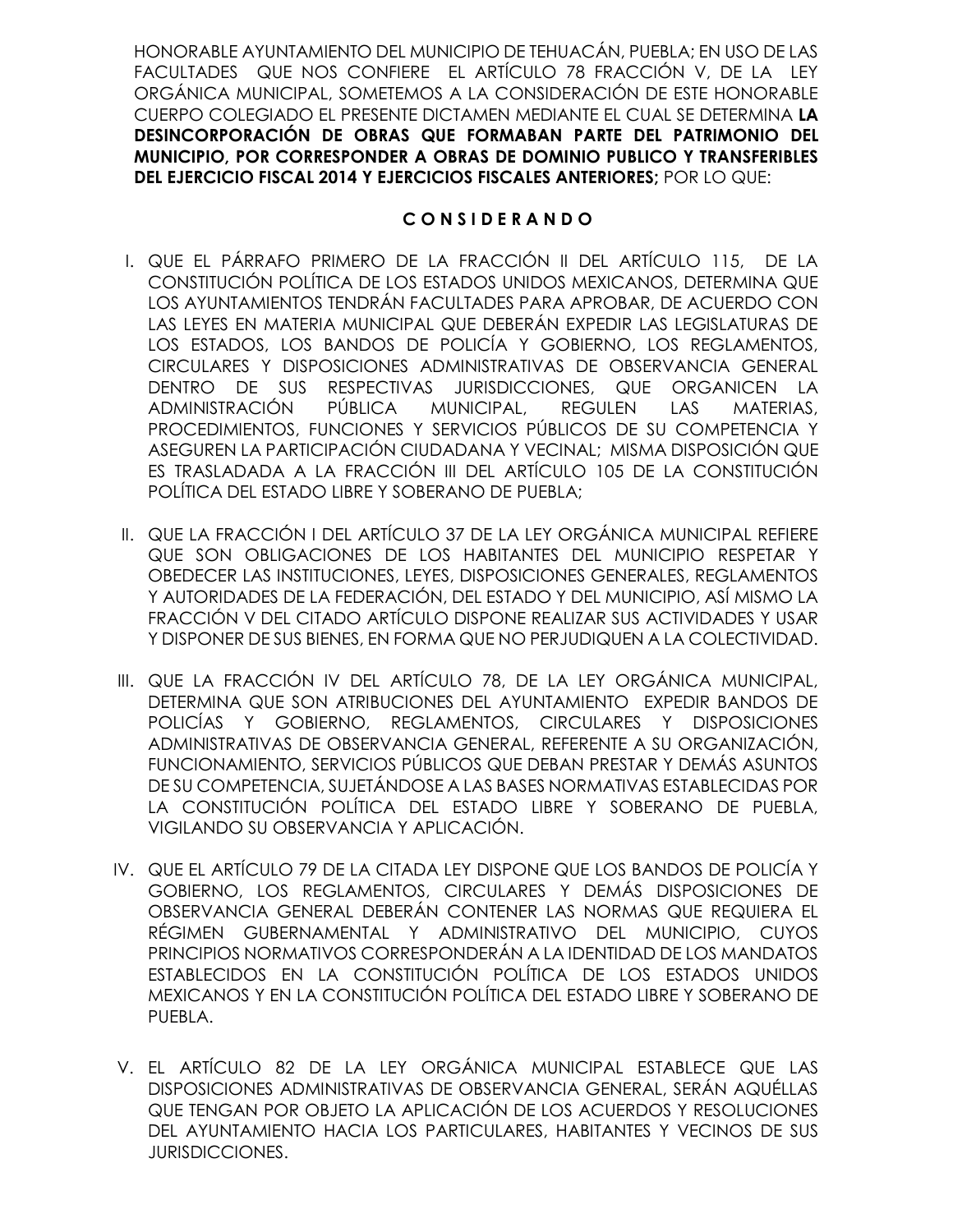- VI. ASÍ MISMO EL ARTICULO 82 DE LA MULTICITADA LEY DISPONE LAS CIRCULARES Y DISPOSICIONES ADMINISTRATIVAS DE OBSERVANCIA GENERAL QUE EXPIDAN LOS AYUNTAMIENTOS ESTARÁN FORMAL Y MATERIALMENTE SUBORDINADAS A LA PRESENTE LEY Y A LOS REGLAMENTOS RESPECTIVOS Y DEBEN REFERIRSE A HIPÓTESIS PREVISTAS POR LA LEY QUE NORMEN, HAN DE SER CLARAS, PRECISAS Y BREVES, Y CADA ARTÍCULO O FRACCIÓN CONTENDRÁ UNA SOLA DISPOSICIÓN.
- VII. QUE EL ACUERDO POR EL QUE SE EMITEN LAS REGLAS ESPECÍFICAS DEL REGISTRO Y VALORACIÓN DEL PATRIMONIO, FUE PUBLICADO EN EL DIARIO OFICIAL DE LA FEDERACIÓN EL 13 DE DICIEMBRE DE 2011.
- VIII. QUE EL 31 DE DICIEMBRE DE 2008 FUE PUBLICADA EN EL DIARIO OFICIAL DE LA FEDERACIÓN LA LEY GENERAL DE CONTABILIDAD, MISMA QUE TIENE POR OBJETO ESTABLECER LOS CRITERIOS GENERALES QUE REGIRÁN LA CONTABILIDAD GUBERNAMENTAL Y LA EMISIÓN DE INFORMACIÓN FINANCIERA DE LOS ENTES PÚBLICOS, CON EL FIN DE LOGRAR SU ADECUADA ARMONIZACIÓN, PARA FACILITAR A LOS ENTES PÚBLICOS EL REGISTRO Y LA FISCALIZACIÓN DE LOS ACTIVOS, PASIVOS, INGRESOS Y GASTOS Y, EN GENERAL, CONTRIBUIR A MEDIR LA EFICACIA, ECONOMÍA Y EFICIENCIA DEL GASTO E INGRESOS PÚBLICOS.
- IX. ASÍ MISMO LA LEY DE CONTABILIDAD ES DE OBSERVANCIA OBLIGATORIA PARA LOS PODERES EJECUTIVO, LEGISLATIVO Y JUDICIAL DE LA FEDERACIÓN, ENTIDADES FEDERATIVAS; LOS AYUNTAMIENTOS DE LOS MUNICIPIOS; LOS ÓRGANOS POLÍTICO-ADMINISTRATIVOS DE LAS DEMARCACIONES TERRITORIALES DEL DISTRITO FEDERAL; LAS ENTIDADES DE LA ADMINISTRACIÓN PÚBLICA PARAESTATAL, YA SEAN FEDERALES, ESTATALES O MUNICIPALES Y LOS ÓRGANOS AUTÓNOMOS FEDERALES Y ESTATALES..
- X. EL ÓRGANO DE COORDINACIÓN PARA LA ARMONIZACIÓN DE LA CONTABILIDAD GUBERNAMENTAL ES EL CONSEJO NACIONAL DE ARMONIZACIÓN CONTABLE (CONAC), EL CUAL TIENE POR OBJETO LA EMISIÓN DE LAS NORMAS CONTABLES Y LINEAMIENTOS PARA LA GENERACIÓN DE INFORMACIÓN FINANCIERA QUE APLICARÁN LOS ENTES PÚBLICOS, PREVIAMENTE FORMULADAS Y PROPUESTAS POR EL SECRETARIO TÉCNICO, EL CUAL TAMBIÉN DESEMPEÑA UNA FUNCIÓN ÚNICA DEBIDO A QUE LOS INSTRUMENTOS NORMATIVOS, CONTABLES, ECONÓMICOS Y FINANCIEROS QUE EMITE DEBEN SER IMPLEMENTADOS POR LOS ENTES PÚBLICOS, A TRAVÉS DE LAS MODIFICACIONES, ADICIONES O REFORMAS A SU MARCO JURÍDICO, LO CUAL PODRÍA CONSISTIR EN LA EVENTUAL MODIFICACIÓN O EXPEDICIÓN DE LEYES Y DISPOSICIONES ADMINISTRATIVAS DE CARÁCTER LOCAL, SEGÚN SEA EL CASO.
- XI. EN EL MARCO DE LA LEY DE CONTABILIDAD, LAS ENTIDADES FEDERATIVAS DEBERÁN ASUMIR UNA POSICIÓN ESTRATÉGICA EN LAS ACTIVIDADES DE ARMONIZACIÓN PARA QUE CADA UNO DE SUS MUNICIPIOS LOGRE CUMPLIR CON LOS OBJETIVOS QUE DICHA LEY ORDENA. LOS GOBIERNOS DE LAS ENTIDADES FEDERATIVAS DEBEN BRINDAR LA COOPERACIÓN Y ASISTENCIA NECESARIAS A LOS GOBIERNOS DE SUS MUNICIPIOS, PARA QUE ÉSTOS LOGREN ARMONIZAR SU CONTABILIDAD, CON BASE EN LAS DECISIONES QUE ALCANCE EL CONAC.
- XII. ASIMISMO, ES NECESARIO CONSIDERAR QUE EL ACUERDO POR EL QUE SE EMITEN LAS REGLAS ESPECÍFICAS DEL REGISTRO Y VALORACIÓN DEL PATRIMONIO FUE EMITIDO CON EL FIN DE ESTABLECER LAS BASES PARA QUE LOS GOBIERNOS: FEDERAL, DE LAS ENTIDADES FEDERATIVAS Y MUNICIPALES, CUMPLAN CON LAS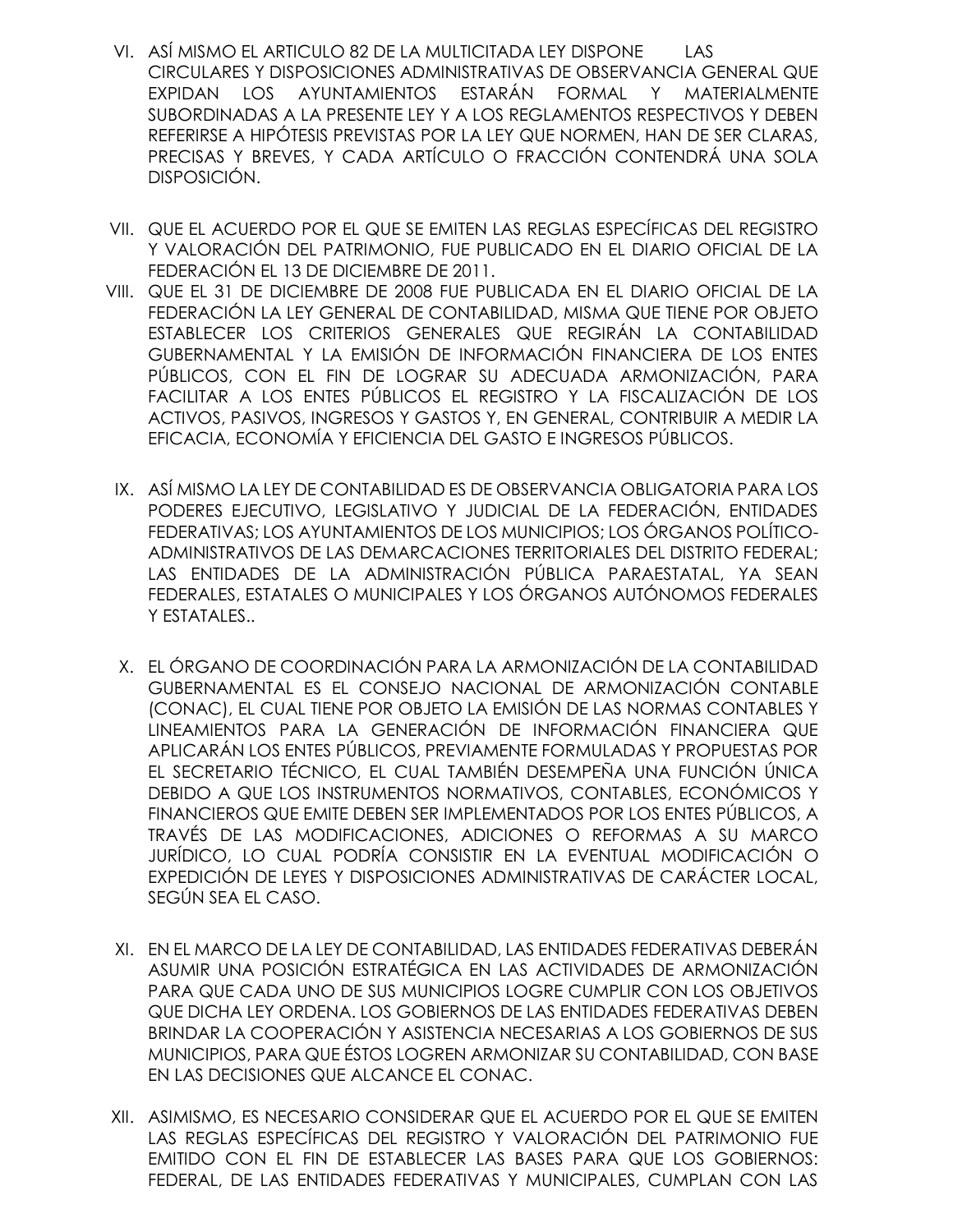OBLIGACIONES QUE LES IMPONE EL ARTÍCULO CUARTO TRANSITORIO DE LA LEY DE CONTABILIDAD. LO ANTERIOR EN EL ENTENDIDO DE QUE LOS ENTES PÚBLICOS DE CADA ORDEN DE GOBIERNO DEBERÁN REALIZAR LAS ACCIONES NECESARIAS PARA CUMPLIR CON DICHAS OBLIGACIONES.

- XIII. DE ACUERDO A LO ESTABLECIDO EN EL INCISO B DEL ACUERDO POR EL QUE SE EMITEN LAS REGLAS ESPECÍFICAS DEL REGISTRO Y VALORACIÓN DEL PATRIMONIO, EN ESPECIFICO EL INCISO SEÑALADO, QUE REFIERE A LAS REGLAS ESPECÍFICAS DEL REGISTRO Y VALORACIÓN DEL ACTIVO.
- XIV. EL PUNTO DOS DEL INCISO SEÑALADO EN EL PÁRRAFO ANTERIOR EN LO CONCERNIENTE A OBRAS PUBLICAS, REFIERE QUE EN EL SECTOR PUBLICO SE TENDRÁN QUE IDENTIFICAR PARA SU MANEJO Y REGISTRO CONTABLE TRES TIPOS DE OBRAS:
	- A. OBRAS PUBLICAS CAPITALIZABLES,
	- B. OBRAS DEL DOMINIO PUBLICO, Y
	- C. OBRAS TRANSFERIBLES.

LA OBRA CAPITALIZABLE ES AQUÉLLA REALIZADA POR EL ENTE PÚBLICO EN INMUEBLES QUE CUMPLEN CON LA DEFINICIÓN DE ACTIVO Y QUE INCREMENTE SU VALOR.

LA OBRA DE DOMINIO PÚBLICO ES AQUÉLLA REALIZADA POR EL ENTE PÚBLICO PARA LA CONSTRUCCIÓN DE OBRA PÚBLICA DE USO COMÚN.

LA OBRA TRANSFERIBLE ES AQUELLA REALIZADA POR UN ENTE PÚBLICO A FAVOR DE OTRO ENTE PÚBLICO.

- XV. QUE CON LA FINALIDAD DE DAR CUMPLIMIENTO A LO ESTABLECIDO EN LAS REGLAS ESPECÍFICAS DEL REGISTRO Y VALORACIÓN DEL PATRIMONIO, Y EN LA LEY GENERAL DE CONTABILIDAD GUBERNAMENTAL, SE SOLICITA A ESTE HONORABLE CABILDO LA BAJA DE LAS OBRAS QUE SE ENCONTRABAN REGISTRADAS EN EL PATRIMONIO DEL MUNICIPIO, EN BASE A LO ESTABLECIDO POR EL CONSEJO NACIONAL DE ARMONIZACIÓN CONTABLE (CONAC), TODA VEZ QUE DE ACUERDO A LAS NUEVAS NORMAS LAS OBRAS DEBERÁN SER IDENTIFICADAS DE ACUERDO A SU NATURALEZA Y REGISTRARLAS EN EL NUEVO SISTEMA CONTABLE GUBERNAMENTAL.
- XVI. EN ESTE ORDEN DE IDEAS EL ARTÍCULO 94, DE LA LEY ORGÁNICA MUNICIPAL ESTABLECE QUE EL AYUNTAMIENTO, PARA FACILITAR EL DESEMPEÑO DE LOS ASUNTOS QUE LE COMPETEN, NOMBRARÁ COMISIONES PERMANENTES O TRANSITORIAS, QUE EXAMINEN E INSTRUYAN HASTA PONERLOS EN ESTADO DE RESOLUCIÓN.
- XVII. QUE EL ARTÍCULO 92 FRACCIÓN V, DE LA LEY ANTERIORMENTE CITADA, FACULTA Y OBLIGA A LOS REGIDORES A DICTAMINAR E INFORMAR SOBRE LOS ASUNTOS QUE LES ENCOMIENDE EL AYUNTAMIENTO, LAS COMISIONES SUSCRITAS CONSIDERAMOS REALIZAR EL ESTUDIO CONJUNTO Y SE DICTAMINE SOBRE **LA DESINCORPORACIÓN DE OBRAS QUE FORMABAN PARTE DEL PATRIMONIO DEL MUNICIPIO, POR CORRESPONDER A OBRAS DE DOMINIO PUBLICO Y TRANSFERIBLES DEL EJERCICIO FISCAL 2014 Y EJERCICIOS FISCALES ANTERIORES.**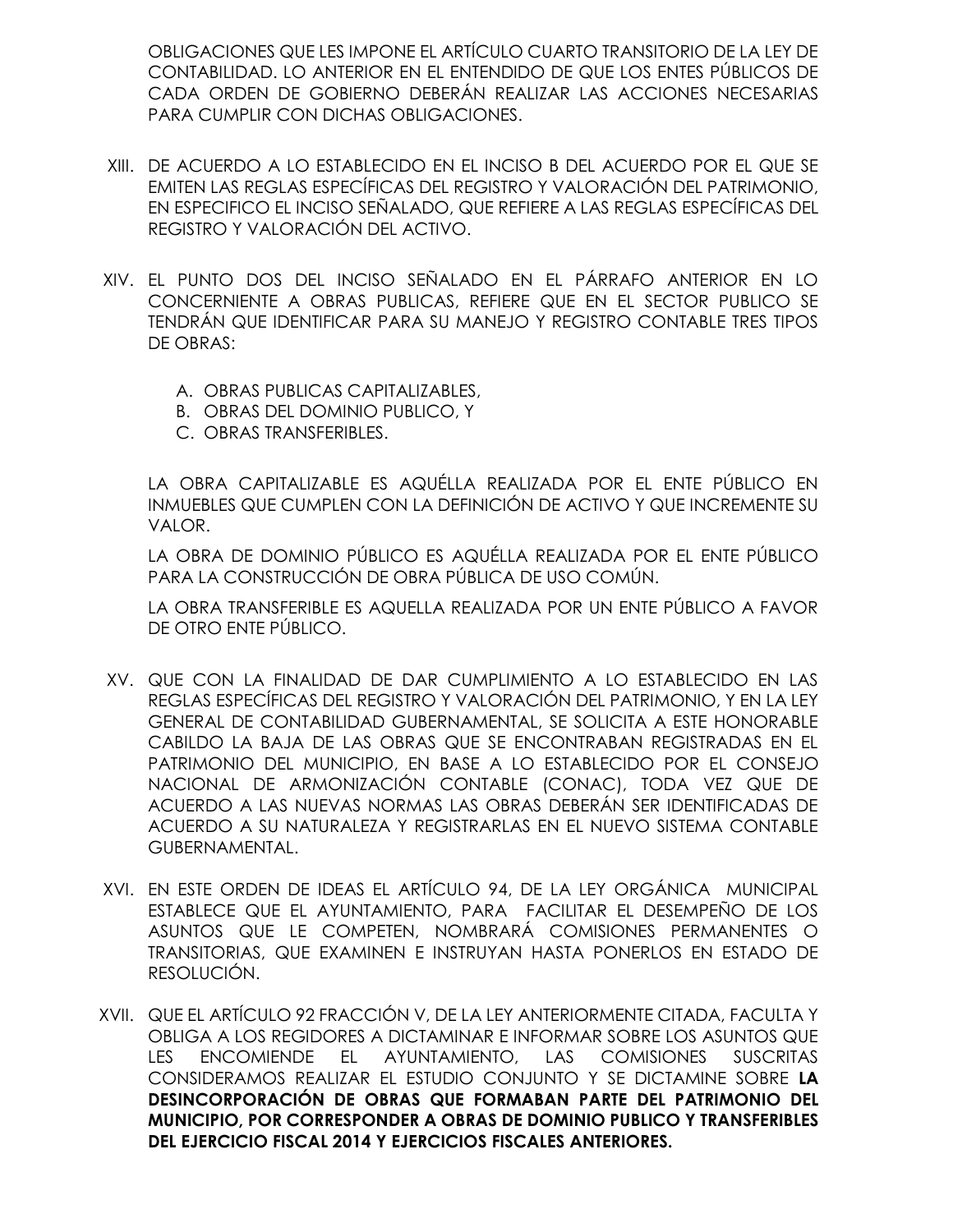XVIII. QUE LOS INTEGRANTES DE LA COMISIÓN SUSCRITA TENEMOS A BIEN PRESENTAR ESTE DICTAMEN, EN VIRTUD DE QUE SE HAN REALIZADO LOS ESTUDIOS CORRESPONDIENTES AL ANÁLISIS, Y ACCIONES QUE SERÁN OBJETO DE **LA DESINCORPORACIÓN DE OBRAS QUE FORMABAN PARTE DEL PATRIMONIO DEL MUNICIPIO POR CORRESPONDER A OBRAS DE DOMINIO PUBLICO Y TRANSFERIBLES DEL EJERCICIO FISCAL 2014 Y EJERCICIOS FISCALES ANTERIORES.**

POR LO EXPUESTO Y FUNDADO EN LOS CONSIDERADOS QUE ANTECEDEN Y EN USO DE LAS FACULTADES CONFERIDAS LOS MIEMBROS INTEGRANTES DE LAS COMISIONES QUE SUSCRIBEN PRESENTAN A ESTE HONORABLE CABILDO EL SIGUIENTE:

### **D I C T A M E N**

1.- SE AUTORICE Y APRUEBE **LA DESINCORPORACIÓN DE OBRAS QUE FORMABAN PARTE DEL PATRIMONIO POR CORRESPONDER A OBRAS DE DOMINIO PUBLICO Y TRANSFERIBLES DEL EJERCICIO FISCAL 2014 Y EJERCICIOS FISCALES ANTERIORES.** MISMO QUE SE ANEXA.- **A T E N T A M E N T E.- COMISIÓN DE DESARROLLO URBANO Y OBRAS PÚBLICAS.-** C. GLADYS GUADALUPE MARTÍNEZ GONZÁLEZ.- PRESIDENTE.- C. NORMA LILIANA FLORES MÉNDEZ.- MIEMBRO INTEGRANTE.- C. JESÚS AMADOR HERNÁNDEZ MARTÍNEZ.- MIEMBRO INTEGRANTE.- C. CLAUDIA OROZCO LÓPEZ.- MIEMBRO INTEGRANTE.- C. PIOQUINTO APOLINAR LEYVA.- MIEMBRO INTEGRANTE.- FIRMAS ILEGIBLES".

REGIDORA GLADYS GUADALUPE MARTÍNEZ GONZÁLEZ, EXPLICA QUE ES POR PARTE DE CONTABILIDAD HACER ESTE MOVIMIENTO YA QUE SE VAN A DIVIDIR EN 3,

- **1.- OBRA PÚBLICA CAPITALIZABLE**
- **2.-OBRA DE DOMINIO PUBLICO**
- **3.- OBRA TRANSFERIBLE.**

ES UNA CLASIFICACIÓN SOBRE LOS TIPOS DE OBRAS QUE SE VAN A MANEJAR, ES UNA CUESTIÓN TÉCNICA.

REGIDORA NORMA LILIANA FLORES MÉNDEZ: TODAS LAS OBRAS PERTENECEN AL MUNICIPIO, PERO NO SON CAPITALIZADAS.

SEÑORA PRESIDENTA, REGIDORES Y SINDICO MUNICIPAL, EN VOTACIÓN SE LES CONSULTA SI SE APRUEBA LA PROPUESTA PRESENTADA EN CUESTIÓN, LOS QUE ESTÉN POR LA AFIRMATIVA SÍRVANSE MANIFESTARLO LEVANTANDO LA MANO.

HABIÉNDOSE ANALIZADO AMPLIAMENTE EL CONTENIDO DEL DICTAMEN DE REFERENCIA, POR MAYORÍA CON 13 VOTOS A FAVOR Y UNA ABSTENCIÓN POR PARTE DE LA REGIDORA PALOMA NOVELO ALDAZ, SE DETERMINA EL SIGUIENTE:

# **A C U E R D O**

ÚNICO.- SE AUTORIZA Y APRUEBA **LA DESINCORPORACIÓN DE OBRAS QUE FORMABAN PARTE DEL PATRIMONIO POR CORRESPONDER A OBRAS DE DOMINIO PUBLICO Y TRANSFERIBLES DEL EJERCICIO FISCAL 2014 Y EJERCICIOS FISCALES ANTERIORES.** MISMO QUE SE ANEXA.